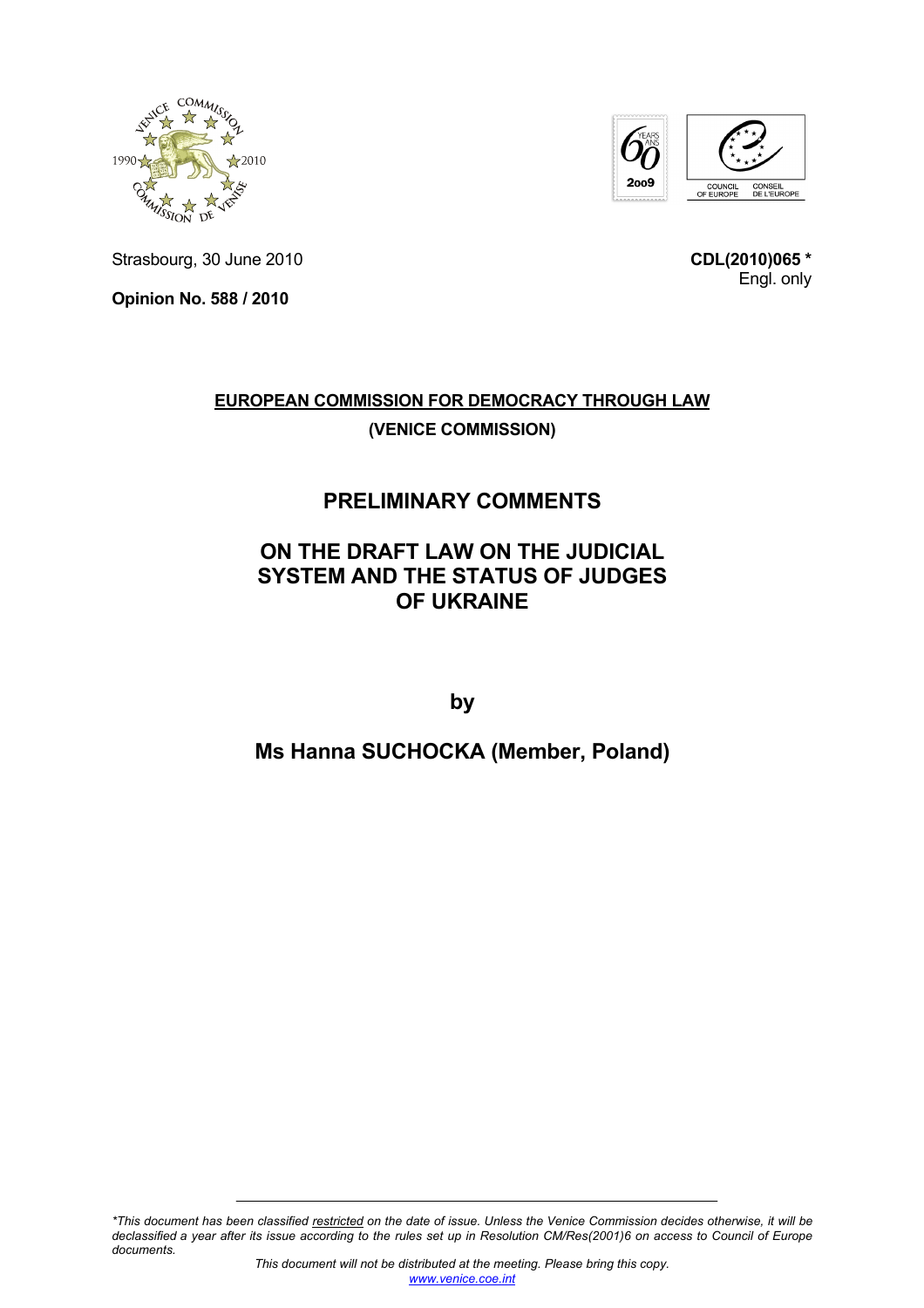1. The Law is a new version of the Law on Judiciary and the status of Judges. The previous versions involved a lot of critical comments of the Venice Commission. In the new Law the drafters tried to take into considerations some remarks and suggestions done by the Venice Commission. Not always, however in very successful way. One of the main obstacles was the idea did not amend the Constitution. The field of manoeuvre was very limited in the situation when there was no a political decision, political will to make amendments to the Constitution, as it was suggested by the Venice Commission. Keeping the new Law in conformity with the existing Constitution, means that many provisions, proposed by the Venice Commission to be amended, must remain as they are.

2. Art. 17 provides 4 different levels of the courts. The Venice Commission suggested that the complex court structure should be simplified (by way of constitutional amendment). There is no possibility to introduce by law 3 levels of the courts organisation. So as general rule the structure of the courts remains the same. The drafters however try to seek the way for simplification of the system, for example, one may have an impression that Art. 32 p. 20 opens way for three level jurisdiction, but the details should be regulated by the procedural law, not by the law on the judiciary.

3. In the new Law the role of the Ministry of Justice seems to be growing. There are different models in European systems concerning the role of the Ministry of Justice towards the courts, however always with a very clear rule guaranteeing the independence of the judiciary. One has doubts if it is a role of the Ministry of Justice to take part in the work of the Plenary Session of a High Specialised Court (art. 36. p. 5.), p 6.) as well in the plenary session's meetings of the Supreme Court (art.44.4.). Taking into account the competencies of the plenary sessions, in my opinion, it is not a role of the Ministry of Justice to participate in such a work of the court.

4. I find as a good solution the elimination of p. 4) in art. 31 that the "high specialized courts provide relevant courts of lower level with advisory clarifications concerning application of law to cases within the respective court jurisdiction to ensure uniform application of law by the courts."

5. The relationship between the Supreme Court and the Constitutional Court are very unclear. In the previous draft, the plenary session of a high specialised courts "decide on petitioning the Constitutional Court for official interpretation of the Constitution and laws of Ukraine".(art.37.2.p. 4); In the light of new draft the plenary session can not apply directly to the Constitutional Court, as it was before, by only to Supreme Court. In the new Law the plenary "decides on applying to the Supreme Court of Ukraine regarding submission of petition for the official interpretation of the Constitution and laws of Ukraine) (art. 36.1.p. 4); In the light of art. 38. 1. par.4) the Supreme Court shall apply to the Constitutional Court for constitutionality of laws or other legal acts as well as for the official interpretation of the Constitution and laws of Ukraine". This regulation is very unclear. The role of Supreme Court is only that of a kind of post box in this cases? Or something more? This provision does not simplify the regulation.

6. There arise general questions concerning the role of Supreme Court and the position of judges of the Supreme Court.

7. In the new Law an article on state protection of a judge and member of his family is deleted, which I find as a good solution. Still, however, remains rule that it is the competence of Verkhovna Rada to give a consent for detaining or arresting of judge. I repeat again, it should not be a competence of the parliament but one of the judicial bodies.

8. System of the appointment of judges. There is still system of the appointment of judges for the first period and then election for a lifetime by Verkhovna Rada. It is a constitutional rule